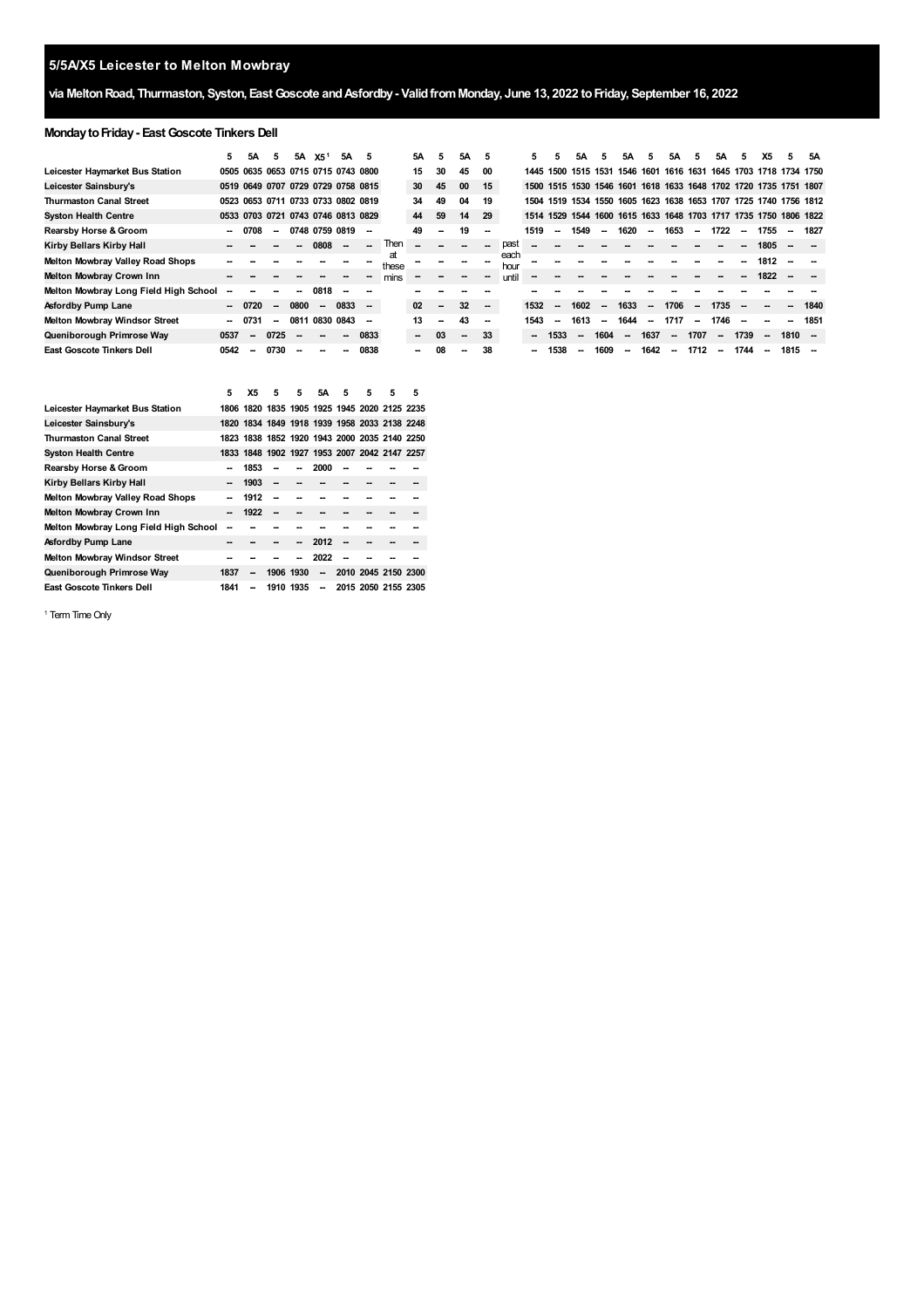## **MondaytoFriday- Leicester Haymarket Bus Station**

|                                             | 5 | 5 | 5.                                                                                                                           | 5A                       | 5                        | Х5     | 5.     | X5     | 5.                       | 5Α     | 5                        | 5A                       | 5A <sup>1</sup>          | 5                        | 5A                       | 5                        | 5A                       | 5.                       | 5A                       | 5                        | 5A                       | 5      | 5А     | 5.                       | 5Α   |
|---------------------------------------------|---|---|------------------------------------------------------------------------------------------------------------------------------|--------------------------|--------------------------|--------|--------|--------|--------------------------|--------|--------------------------|--------------------------|--------------------------|--------------------------|--------------------------|--------------------------|--------------------------|--------------------------|--------------------------|--------------------------|--------------------------|--------|--------|--------------------------|------|
| <b>Melton Mowbray Windsor Street</b>        |   |   |                                                                                                                              |                          |                          |        |        |        |                          | 0740   | $\overline{\phantom{a}}$ | 0820                     | $\overline{\phantom{a}}$ | -                        | 0850                     | $\sim$                   | 0920                     | $\overline{\phantom{a}}$ | 0950                     | $\sim$                   | 1020                     | $\sim$ | 1050   | $\sim$                   | 1120 |
| Melton Mowbray Long Field High School       |   |   |                                                                                                                              |                          |                          |        |        |        |                          |        |                          |                          |                          |                          |                          |                          |                          |                          |                          |                          |                          |        |        |                          |      |
| <b>Melton Mowbray Valley Road Shops</b>     |   |   |                                                                                                                              |                          |                          | 0655   | --     | 0722   | $\overline{\phantom{a}}$ | 0745   | $\sim$                   | 0825                     | $\overline{\phantom{a}}$ | --                       | 0855                     | $\sim$                   | 0925                     | -                        | 0955                     | $\sim$                   | 1025                     | --     | 1055   | $\overline{\phantom{a}}$ | 1125 |
| Melton Mowbray College of Further Education |   |   |                                                                                                                              | 0641                     |                          | 0708   | --     | 0735   | $\sim$                   | 0758   | $\sim$                   | 0839 0839                |                          | $\overline{\phantom{a}}$ | 0909                     | $\overline{\phantom{a}}$ | 0939                     | $\sim$                   | 1009                     | $\overline{\phantom{a}}$ | 1039                     |        | 1109   | $\overline{\phantom{a}}$ | 1139 |
| Asfordby Pump Lane                          |   |   |                                                                                                                              | 0651                     | $\overline{\phantom{a}}$ |        |        |        |                          | 0810   | $\overline{\phantom{a}}$ |                          | 0849 0849                | $\overline{\phantom{a}}$ | 0919                     | $\overline{\phantom{a}}$ | 0949                     | -                        | 1019                     | $\overline{\phantom{a}}$ | 1049                     |        | 1119   | $\overline{\phantom{a}}$ | 1149 |
| Melton Mowbray Leicester Road               |   |   |                                                                                                                              |                          |                          |        |        |        |                          |        |                          |                          |                          |                          |                          |                          |                          |                          |                          |                          |                          |        |        |                          |      |
| Kirby Bellars Kirby Hall                    |   |   |                                                                                                                              |                          |                          | 0716   | $\sim$ | 0743   |                          |        |                          |                          |                          |                          |                          |                          |                          |                          |                          |                          |                          |        |        |                          |      |
| Rearsby Horse & Groom                       |   |   |                                                                                                                              | 0703                     |                          | 0726   | --     | 0753   |                          | 0822   | $\sim$                   | 0902 0902                |                          | $\overline{\phantom{a}}$ | 0932                     | $\overline{\phantom{a}}$ | 1002                     | $\sim$                   | 1032                     | $\overline{\phantom{a}}$ | 1102                     | $\sim$ | 1132   | $\overline{\phantom{a}}$ | 1202 |
| East Goscote Ploughmans Lea                 |   |   | 0549 0609 0634                                                                                                               | $\overline{\phantom{a}}$ | 0701                     | --     |        | --     | 0801                     | --     |                          |                          |                          |                          |                          |                          |                          |                          |                          |                          |                          |        |        |                          |      |
| <b>East Goscote Tinkers Dell</b>            |   |   | 0551 0611 0636                                                                                                               | $\overline{\phantom{a}}$ | 0703                     | $\sim$ | 0733   | $\sim$ | 0803                     | $\sim$ | 0842                     | $\overline{\phantom{a}}$ | $\sim$                   | 0912                     | $\overline{\phantom{a}}$ | 0942                     | $\overline{\phantom{a}}$ | 1012                     | $\overline{\phantom{a}}$ | 1042                     | $\overline{\phantom{a}}$ | 1112   | $\sim$ | $1142 -$                 |      |
| Queniborough Primrose Way                   |   |   | 0554 0614 0639                                                                                                               | $\overline{\phantom{a}}$ | 0706                     | --     | 0736   | $\sim$ | 0808                     | $\sim$ | 0847                     | $\overline{\phantom{a}}$ | $\overline{\phantom{a}}$ | 0917                     | $\overline{\phantom{a}}$ | 0947                     | $\overline{\phantom{a}}$ | 1017                     | $\overline{\phantom{a}}$ | 1047                     | $\sim$                   | 1117   | --     | 1147 –                   |      |
| <b>Syston Brookside</b>                     |   |   | 0601 0621 0646 0710 0718 0733 0748 0803 0818 0833 0854 0909 0909 0924 0939 0954 1009 1024 1039                               |                          |                          |        |        |        |                          |        |                          |                          |                          |                          |                          |                          |                          |                          |                          | 1054 1109                |                          |        |        | 1124 1139 1154 1209      |      |
| <b>Thurmaston Canal Street</b>              |   |   | 0608 0628 0653 0718 0728 0743 0758 0813 0828 0843 0902 0917 0917 0932 0947 1002 1017 1032 1047 1102 1117 1132 1147 1202 1217 |                          |                          |        |        |        |                          |        |                          |                          |                          |                          |                          |                          |                          |                          |                          |                          |                          |        |        |                          |      |
| Leicester Sainsbury's                       |   |   | 0615 0635 0700 0723 0735 0750 0805 0820 0835 0850 0908 0923 0923 0938 0953 1008 1023 1038 1053 1108 1123 1138 1153 1208 1223 |                          |                          |        |        |        |                          |        |                          |                          |                          |                          |                          |                          |                          |                          |                          |                          |                          |        |        |                          |      |
| Leicester Haymarket Bus Station             |   |   | 0630 0650 0715 0738 0753 0808 0823 0838 0853 0908 0923 0938 0938 0953 1008 1023 1038 1053 1108 1123 1138 1153                |                          |                          |        |        |        |                          |        |                          |                          |                          |                          |                          |                          |                          |                          |                          |                          |                          |        | 1208   | 1223 1238                |      |

|                                             | 5                        | 5А                       | 5                        | 5А                                                                                                                           | 5      | 5А                       | 5                        | 5A     | 5      | 5A     | 5                        | <b>5A</b>                | 5                        | <b>5A</b> | 5                        | X5 <sup>1</sup>          | 5A                       | -5.                      | 5A                       | 5.                       | 5A                       |        | 5 | 5.                  |  |
|---------------------------------------------|--------------------------|--------------------------|--------------------------|------------------------------------------------------------------------------------------------------------------------------|--------|--------------------------|--------------------------|--------|--------|--------|--------------------------|--------------------------|--------------------------|-----------|--------------------------|--------------------------|--------------------------|--------------------------|--------------------------|--------------------------|--------------------------|--------|---|---------------------|--|
| Melton Mowbray Windsor Street               | $\overline{\phantom{a}}$ | 1150                     | -                        | 1220                                                                                                                         | $\sim$ | 1250                     | --                       | 1320   | $\sim$ | 1350   | --                       | 1420                     | $\overline{\phantom{a}}$ | 1450      | $\overline{\phantom{a}}$ | $\overline{\phantom{a}}$ | 1520                     | $\sim$                   | 1553                     | $\overline{\phantom{a}}$ | 1623                     | $\sim$ |   | 1658 1728 1755      |  |
| Melton Mowbray Long Field High School       |                          |                          |                          |                                                                                                                              |        |                          |                          |        |        |        |                          |                          |                          |           | --                       | 1533                     |                          |                          |                          |                          |                          |        |   |                     |  |
| Melton Mowbray Valley Road Shops            | $\overline{\phantom{a}}$ | 1155                     | $\overline{\phantom{a}}$ | 1225                                                                                                                         | $\sim$ | 1255                     | $\sim$                   | 1325   | $\sim$ | 1355   | --                       | 1425                     | $\sim$                   | 1455      | $\overline{\phantom{a}}$ | $\overline{\phantom{a}}$ | 1525                     | $\sim$                   | 1558                     | $\overline{\phantom{a}}$ | 1628                     | $\sim$ |   | 1703 1733 1800      |  |
| Melton Mowbray College of Further Education | $\overline{\phantom{a}}$ | 1209                     | $\overline{\phantom{a}}$ | 1239                                                                                                                         | --     | 1309                     | $\sim$                   | 1339   | $\sim$ | 1409   | $\overline{\phantom{a}}$ | 1439                     | $\overline{\phantom{a}}$ | 1509      | $\overline{\phantom{a}}$ | ۰.                       | 1539                     | $\sim$                   | 1614                     | $\sim$                   | 1646 -                   |        |   | 1723 1754 1815      |  |
| Asfordby Pump Lane                          | $\overline{\phantom{a}}$ | 1219                     | -                        | 1249                                                                                                                         | --     | 1319                     | --                       | 1349   | $\sim$ | 1419   | --                       | 1449                     | $\overline{\phantom{a}}$ | 1519      | -                        | -                        | 1549                     | $\overline{\phantom{a}}$ | 1624                     | $\overline{\phantom{a}}$ | 1656                     | $\sim$ |   | 1733 1804 1825      |  |
| Melton Mowbray Leicester Road               |                          |                          |                          |                                                                                                                              |        |                          |                          |        |        |        |                          |                          |                          |           | $\overline{\phantom{a}}$ | 1539                     |                          |                          |                          |                          |                          |        |   |                     |  |
| Kirby Bellars Kirby Hall                    |                          |                          |                          |                                                                                                                              |        |                          |                          |        |        |        |                          |                          |                          |           | --                       | 1542                     |                          |                          |                          |                          |                          |        |   |                     |  |
| Rearsby Horse & Groom                       |                          |                          | --                       | 1302                                                                                                                         | $\sim$ | 1332                     | $\overline{\phantom{a}}$ | 1402   | $\sim$ | 1432   | $\overline{\phantom{a}}$ | 1502                     | $\overline{\phantom{a}}$ | 1532      | $\overline{\phantom{a}}$ | 1554 1602                |                          | $\sim$                   | 1637                     | $\overline{\phantom{a}}$ | 1709                     | $\sim$ |   | 1745 1816 1837      |  |
| East Goscote Ploughmans Lea                 |                          |                          |                          |                                                                                                                              |        |                          |                          |        |        |        |                          |                          |                          |           |                          |                          |                          |                          |                          |                          |                          |        |   |                     |  |
| East Goscote Tinkers Dell                   | 1212                     | <b>.</b>                 | 1242                     | -                                                                                                                            | 1312   | --                       | 1342                     | $\sim$ | 1412   | $\sim$ | 1442                     | $\overline{\phantom{a}}$ | 1512                     | $\sim$    | 1542                     | $\overline{\phantom{a}}$ | -                        | 1614                     | $\overline{\phantom{a}}$ | 1648                     | $\overline{\phantom{a}}$ |        |   | 1721 1751 1822 1843 |  |
| Queniborough Primrose Way                   | 1217                     | $\overline{\phantom{a}}$ | 1247                     | $\overline{\phantom{a}}$                                                                                                     | 1317   | $\overline{\phantom{a}}$ | 1347                     | $\sim$ | 1417   | $\sim$ | 1447                     | $\sim$                   | 1517                     | $\sim$    | 1547                     | $\overline{\phantom{a}}$ | $\overline{\phantom{a}}$ | 1619                     | -                        | 1653                     | $\overline{\phantom{a}}$ |        |   | 1726 1756 1827 1848 |  |
| Syston Brookside                            |                          |                          |                          | 1224 1239 1254 1309 1324 1339 1354 1409 1424 1439 1454 1509 1527 1539 1554 1601 1609 1626 1644 1700 1716 1733 1803 1834 1855 |        |                          |                          |        |        |        |                          |                          |                          |           |                          |                          |                          |                          |                          |                          |                          |        |   |                     |  |
| <b>Thurmaston Canal Street</b>              | 1232 1247                |                          |                          | 1302 1317 1332 1347 1402 1417 1432 1447 1502 1517 1535 1547 1602 1608 1617 1634 1652 1708 1724 1741                          |        |                          |                          |        |        |        |                          |                          |                          |           |                          |                          |                          |                          |                          |                          |                          |        |   | 1811 1842 1903      |  |
| Leicester Sainsbury's                       |                          |                          |                          | 1238 1253 1308 1323 1338 1353 1408 1423 1438 1454 1509 1524 1542 1554 1609 1613 1624 1641 1659 1715 1731 1748 1816 1847 1908 |        |                          |                          |        |        |        |                          |                          |                          |           |                          |                          |                          |                          |                          |                          |                          |        |   |                     |  |
| Leicester Haymarket Bus Station             | 1253                     |                          |                          | 1308 1323 1338 1353 1408 1423 1438 1453 1509 1524 1539 1557 1609 1624 1628 1639 1656 1714 1730 1746 1803 1831                |        |                          |                          |        |        |        |                          |                          |                          |           |                          |                          |                          |                          |                          |                          |                          |        |   | 1902 1923           |  |
|                                             |                          |                          |                          |                                                                                                                              |        |                          |                          |        |        |        |                          |                          |                          |           |                          |                          |                          |                          |                          |                          |                          |        |   |                     |  |

|                                             | 5  | 5                        | 5 | 5 | 5 |
|---------------------------------------------|----|--------------------------|---|---|---|
| <b>Melton Mowbray Windsor Street</b>        |    | 1902                     |   |   |   |
| Melton Mowbray Long Field High School       |    |                          |   |   |   |
| Melton Mowbray Valley Road Shops            |    | 1907                     |   |   |   |
| Melton Mowbray College of Further Education | -- | 1921                     |   |   |   |
| Asfordby Pump Lane                          |    | 1929                     |   |   |   |
| Melton Mowbray Leicester Road               |    |                          |   |   |   |
| Kirby Bellars Kirby Hall                    |    |                          |   |   |   |
| <b>Rearsby Horse &amp; Groom</b>            |    | 1941                     |   |   |   |
| East Goscote Ploughmans Lea                 |    |                          |   |   |   |
| <b>East Goscote Tinkers Dell</b>            |    | 1911 1946 2055 2200 2310 |   |   |   |
| Queniborough Primrose Way                   |    | 1914 1949 2059 2204 2313 |   |   |   |
| <b>Syston Brookside</b>                     |    | 1921 1954 2104 2209 2318 |   |   |   |
| <b>Thurmaston Canal Street</b>              |    | 1928 1959 2109 2214 2323 |   |   |   |
| Leicester Sainsbury's                       |    | 1933 2004 2113 2218      |   |   |   |
| Leicester Haymarket Bus Station             |    | 1946 2016 2123 2228      |   |   |   |

<sup>1</sup> Term Time Only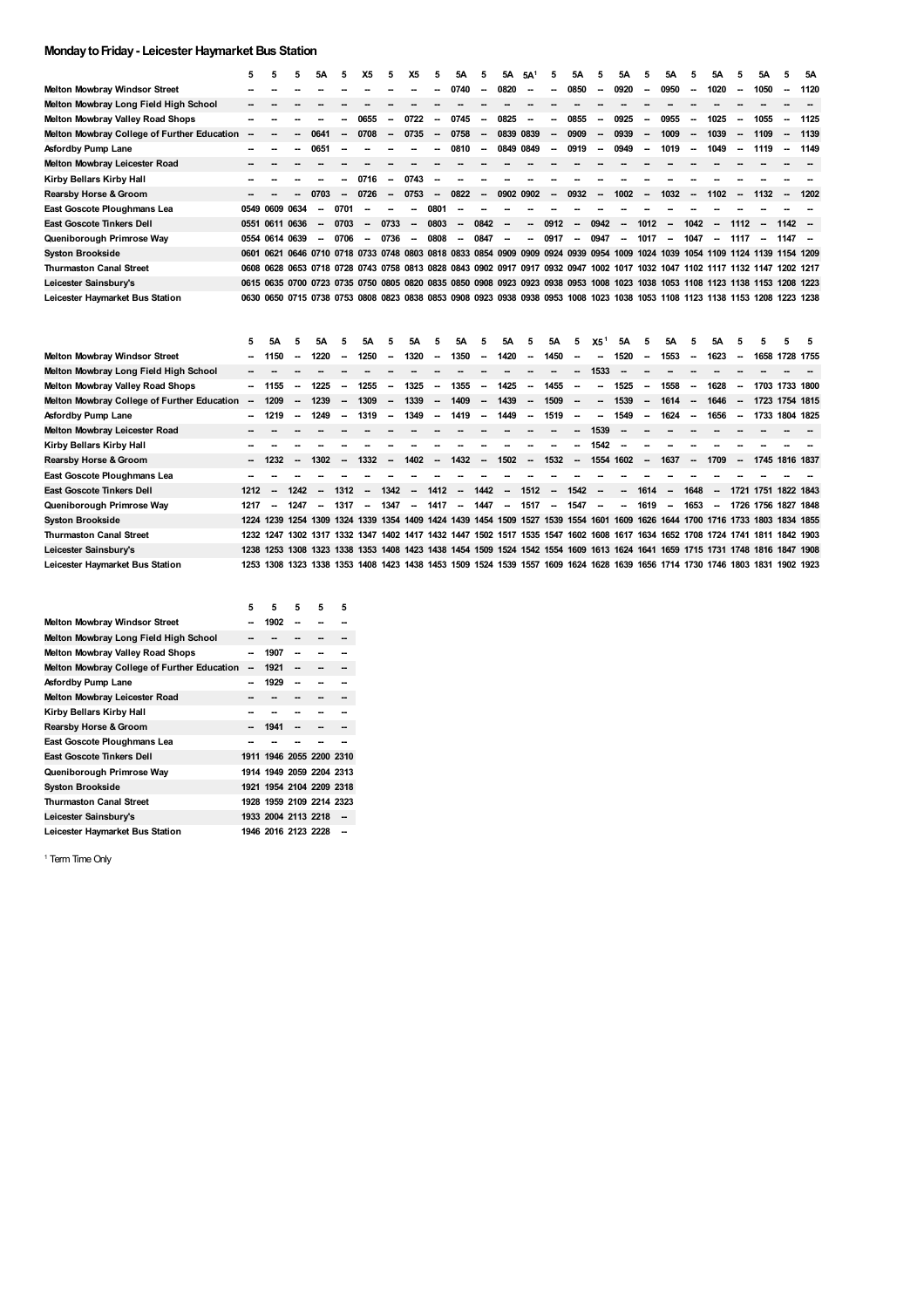## **Saturday- EastGoscote Tinkers Dell**

|                                      | 5    | 5A                       | 5Α                  |        |             | 5Α     | 5  | 5Α     |                          |              |                     |      | 5Α     |                          | 5Α                       | 5                        | 5Α     | 5                        | 5A                       | 5                        | 5A                       |                          | 5А                                           |        | 5А                       |                                                                                      | 5 |
|--------------------------------------|------|--------------------------|---------------------|--------|-------------|--------|----|--------|--------------------------|--------------|---------------------|------|--------|--------------------------|--------------------------|--------------------------|--------|--------------------------|--------------------------|--------------------------|--------------------------|--------------------------|----------------------------------------------|--------|--------------------------|--------------------------------------------------------------------------------------|---|
| Leicester Haymarket Bus Station      |      |                          | 0653 0715 0743 0800 |        |             | 15     | 30 | 45     | 00                       |              | 1445 1500 1515 1531 |      |        |                          |                          | 1546 1601                |        |                          |                          |                          |                          |                          | 1616 1631 1645 1703 1718 1734 1750 1806 1820 |        |                          | 1830 1905                                                                            |   |
| Leicester Sainsbury's                |      |                          | 0707 0729 0758 0815 |        |             | 30     | 45 | 00     | 15                       |              |                     |      |        |                          |                          |                          |        |                          |                          |                          |                          |                          |                                              |        |                          | 1500 1515 1530 1546 1601 1618 1633 1648 1702 1720 1735 1751 1807 1820 1834 1844 1918 |   |
| <b>Thurmaston Canal Street</b>       |      |                          | 0711 0733 0802 0819 |        |             | 34     | 49 | 04     | 19                       |              |                     |      |        |                          |                          |                          |        |                          |                          |                          |                          |                          |                                              |        |                          | 1504 1519 1534 1550 1605 1623 1638 1653 1707 1725 1740 1756 1812 1823 1838 1847 1920 |   |
| <b>Syston Health Centre</b>          |      |                          | 0721 0743 0813 0829 |        |             | 44     | 59 | 14     | 29                       |              |                     |      |        |                          |                          |                          |        |                          |                          |                          |                          |                          |                                              |        |                          | 1514 1529 1544 1600 1615 1633 1648 1703 1717 1735 1750 1806 1822 1833 1848 1857 1927 |   |
| Rearsby Horse & Groom                | --   | 0748                     | 0819                | --     | <b>Then</b> | 49     | -- | 19     | --                       | past         | 1519                | --   | 1549   | $\overline{\phantom{a}}$ | 1620                     | --                       | 1653   | --                       | 1722                     | --                       | 1755                     | $\overline{\phantom{a}}$ | 1827                                         | $\sim$ | 1853                     |                                                                                      |   |
| Asfordby Pump Lane                   |      | $- 08000033$             |                     | $\sim$ | at<br>these | 02     | -- | 32     | $\sim$                   | each<br>hour | 1532                | --   | 1602   | $\overline{\phantom{a}}$ | 1633                     | $\sim$                   | 1706   | $\overline{\phantom{a}}$ | 1735                     | $\sim$                   | 1808                     | $\sim$                   | 1840                                         | $\sim$ | 1906                     |                                                                                      |   |
| <b>Melton Mowbray Windsor Street</b> | ۰.   | 0811 0843                |                     | --     | mins        | 13     | -- | 43     | $\overline{\phantom{a}}$ | <b>until</b> | 1543                | --   | 1613   | $\overline{\phantom{a}}$ | 1644                     | $\overline{\phantom{a}}$ | 1717   | $\overline{\phantom{a}}$ | 1746                     | $\overline{\phantom{a}}$ | 1819                     | $\overline{\phantom{a}}$ | 1851                                         | $\sim$ | 1917                     |                                                                                      |   |
| Melton Mowbray Valley Road Shops     |      |                          |                     |        |             |        |    |        |                          |              |                     |      |        |                          |                          |                          |        |                          |                          |                          | 1824                     |                          |                                              |        | 1922                     |                                                                                      |   |
| Melton Mowbray Crown Inn             |      |                          |                     |        |             |        |    |        |                          |              |                     |      |        |                          |                          |                          |        |                          |                          |                          | 1836                     | $\sim$                   |                                              |        | 1934                     |                                                                                      |   |
| Queniborough Primrose Way            | 0725 | $\overline{\phantom{a}}$ | --                  | 0833   |             | $\sim$ | 03 | $\sim$ | -33                      |              | -                   | 1533 | $\sim$ | 1604                     | $\overline{\phantom{a}}$ | 1637                     | --     | 1707                     | $\overline{\phantom{a}}$ | 1739                     | $\overline{\phantom{a}}$ | 1810                     | $\overline{\phantom{a}}$                     | 1837   | $\overline{\phantom{a}}$ | 1901 1930                                                                            |   |
| <b>East Goscote Tinkers Dell</b>     | 0730 |                          |                     | 0838   |             | -      | 08 | --     | 38                       |              |                     | 1538 | --     | 1609                     | $\sim$                   | 1642                     | $\sim$ | 1712                     | $\sim$                   | 1744                     | $\overline{\phantom{a}}$ | 1815                     | $\sim$                                       | 1841   | $\overline{\phantom{a}}$ | 1905 1935                                                                            |   |

|                                      | 5А   | 5                        | 5                   | 5 | 5 |
|--------------------------------------|------|--------------------------|---------------------|---|---|
| Leicester Haymarket Bus Station      |      | 1925 1945 2020 2125 2235 |                     |   |   |
| Leicester Sainsbury's                |      | 1939 1958 2033 2138 2248 |                     |   |   |
| <b>Thurmaston Canal Street</b>       |      | 1943 2000 2035 2140 2250 |                     |   |   |
| Syston Health Centre                 |      | 1953 2007 2042 2147 2257 |                     |   |   |
| Rearsby Horse & Groom                | 2000 |                          |                     |   |   |
| Asfordby Pump Lane                   | 2012 |                          |                     |   |   |
| <b>Melton Mowbray Windsor Street</b> | 2022 |                          |                     |   |   |
| Melton Mowbray Valley Road Shops     | --   |                          |                     |   |   |
| Melton Mowbray Crown Inn             |      |                          |                     |   |   |
| Queniborough Primrose Way            |      |                          | 2010 2045 2150 2300 |   |   |
| East Goscote Tinkers Dell            |      |                          | 2015 2050 2155 2305 |   |   |

# **Saturday- Leicester Haymarket Bus Station**

|                                             | 5.        | 5 | 5А                       | 5.                       | 5A     | 5.                       | 5А                                                                                                                           | 5.                       | 5А   | 5.      | 5А                       | 5                        | 5A     | 5.     | 5A     | 5.                       | 5A     | 5.      | 5A                       | 5.                       | 5A                       | 5.     | 5A                       |                          | 5A   |
|---------------------------------------------|-----------|---|--------------------------|--------------------------|--------|--------------------------|------------------------------------------------------------------------------------------------------------------------------|--------------------------|------|---------|--------------------------|--------------------------|--------|--------|--------|--------------------------|--------|---------|--------------------------|--------------------------|--------------------------|--------|--------------------------|--------------------------|------|
| <b>Melton Mowbray Windsor Street</b>        |           |   |                          |                          |        |                          |                                                                                                                              | --                       | 0740 | $\sim$  | 0820                     | $\sim$                   | 0850   | $\sim$ | 0920   | $\overline{\phantom{a}}$ | 0950   | $\sim$  | 1020                     | $\overline{\phantom{a}}$ | 1050                     | $\sim$ | 1120                     | $\overline{\phantom{a}}$ | 1150 |
| Melton Mowbray Valley Road Shops            |           |   |                          |                          |        | -−                       | 0716                                                                                                                         | $\sim$                   | 0745 | $\sim$  | 0825                     | $\sim$                   | 0855   | $\sim$ | 0925   | $\overline{\phantom{a}}$ | 0955   | $\sim$  | 1025                     | $\sim$                   | 1055                     | $\sim$ | 1125                     | $\sim$                   | 1155 |
| Melton Mowbray College of Further Education |           |   | 0641                     | $\overline{\phantom{a}}$ | 0704   | $\overline{\phantom{a}}$ | 0729                                                                                                                         | $\sim$                   | 0758 | $\sim$  | 0839                     | $\overline{\phantom{a}}$ | 0909   | $\sim$ | 0939   | $\sim$                   | 1009   | $\sim$  | 1039                     | $\sim$                   | 1109                     | $\sim$ | 1139                     | $\sim$                   | 1209 |
| Asfordby Pump Lane                          |           |   | 0651                     | $\overline{\phantom{a}}$ | 0714   | $\sim$                   | 0741                                                                                                                         | $\overline{\phantom{a}}$ | 0810 | $\sim$  | 0849                     | $\overline{\phantom{a}}$ | 0919   | $\sim$ | 0949   | $\overline{\phantom{a}}$ | 1019   | $\sim$  | 1049                     | $\sim$                   | 1119                     | $\sim$ | 1149                     | $\overline{\phantom{a}}$ | 1219 |
| Rearsby Horse & Groom                       |           |   | 0703                     | $\overline{\phantom{a}}$ | 0726   | $\sim$                   | 0753                                                                                                                         | $\sim$                   | 0822 | $\sim$  | 0902                     | $\sim$                   | 0932 - |        | 1002   | $\sim$                   | 1032   | $\sim$  | 1102                     | $\sim$                   | 1132 -                   |        | 1202                     | $\sim$                   | 1232 |
| East Goscote Ploughmans Lea                 | 0609 0634 |   | $\overline{\phantom{a}}$ | 0701                     |        | --                       | --                                                                                                                           | 0801                     |      |         |                          |                          |        |        |        |                          |        |         |                          |                          |                          |        |                          |                          |      |
| <b>East Goscote Tinkers Dell</b>            | 0611 0636 |   | $\overline{\phantom{a}}$ | 0703                     | $\sim$ | 0733                     | --                                                                                                                           | 0803                     | --   | 0842    | $\overline{\phantom{a}}$ | 0912                     | $\sim$ | 0942   | -      | 1012                     | $\sim$ | 1042    | $\overline{\phantom{a}}$ | 1112                     | $\overline{\phantom{a}}$ | 1142   | $\overline{\phantom{a}}$ | $1212 -$                 |      |
| Queniborough Primrose Way                   | 0614 0639 |   | $\overline{\phantom{a}}$ | 0706                     | $\sim$ | 0736                     | $\sim$                                                                                                                       | 0808                     |      | $-0847$ | $\sim$                   | 0917                     |        | - 0947 | $\sim$ | 1017                     |        | $-1047$ |                          |                          | -- 1117 -- 1147          |        | $\sim$                   | $1217 -$                 |      |
| <b>Syston Brookside</b>                     |           |   |                          |                          |        |                          | 0621 0646 0710 0718 0733 0748 0803 0818 0833 0854 0909 0924 0939 0954 1009 1024 1039 1054 1109 1124 1139 1154 1209 1224 1239 |                          |      |         |                          |                          |        |        |        |                          |        |         |                          |                          |                          |        |                          |                          |      |
| <b>Thurmaston Canal Street</b>              |           |   |                          |                          |        |                          | 0629 0653 0718 0728 0743 0758 0813 0828 0843 0902 0917 0932 0947 1002 1017 1032 1047 1102 1117 1132 1147 1202 1217 1232 1247 |                          |      |         |                          |                          |        |        |        |                          |        |         |                          |                          |                          |        |                          |                          |      |
| Leicester Sainsbury's                       |           |   |                          |                          |        |                          | 0635 0700 0723 0735 0750 0805 0820 0835 0850 0908 0923 0938 0954 1008 1024 1038 1054 1108 1124 1138 1154 1208 1224 1238 1254 |                          |      |         |                          |                          |        |        |        |                          |        |         |                          |                          |                          |        |                          |                          |      |
| Leicester Haymarket Bus Station             |           |   |                          |                          |        |                          | 0650 0715 0738 0753 0808 0823 0838 0853 0908 0923 0938 0953 1009 1023 1039 1053 1109 1123 1139 1153 1209 1223 1239 1253 1309 |                          |      |         |                          |                          |        |        |        |                          |        |         |                          |                          |                          |        |                          |                          |      |

|                                             | 5.                       | 5А      | 5                        | 5A                       | 5      | 5А                       | 5.                       | 5Α                       | -5.    | 5А                       | 5      | 5A     | 5                        | 5A     | 5                        | 5A                       | 5.                       | 5A      | 5                        |      |                | 5                        | 5.                                                                                                                           | -5 |
|---------------------------------------------|--------------------------|---------|--------------------------|--------------------------|--------|--------------------------|--------------------------|--------------------------|--------|--------------------------|--------|--------|--------------------------|--------|--------------------------|--------------------------|--------------------------|---------|--------------------------|------|----------------|--------------------------|------------------------------------------------------------------------------------------------------------------------------|----|
| <b>Melton Mowbray Windsor Street</b>        | $\sim$                   | 1220    | $\overline{\phantom{a}}$ | 1250                     | $\sim$ | 1320                     | $\sim$                   | 1350                     | $\sim$ | 1420                     | --     | 1450   | $\overline{\phantom{a}}$ | 1520   | $\overline{\phantom{a}}$ | 1553                     | $\overline{\phantom{a}}$ | 1623    | $\overline{\phantom{a}}$ |      | 1658 1728 1755 | --                       | $1902 -$                                                                                                                     |    |
| <b>Melton Mowbray Valley Road Shops</b>     |                          | $-1225$ | $\sim$                   | 1255                     | $\sim$ | 1325                     | $\sim$                   | 1355                     |        | $-1425$                  | $\sim$ | 1455   | $\sim$                   | 1525   | $\overline{\phantom{a}}$ | 1558                     | $\overline{\phantom{a}}$ | 1628    | $\sim$                   |      | 1703 1733 1800 | $\overline{\phantom{a}}$ | $1907 -$                                                                                                                     |    |
| Melton Mowbray College of Further Education | $\overline{\phantom{a}}$ | 1239    | $\overline{\phantom{a}}$ | 1309                     | $\sim$ | 1339                     | $\overline{\phantom{a}}$ | 1409                     | $\sim$ | 1439                     | $\sim$ | 1509   | $\sim$                   | 1539   | $\overline{\phantom{a}}$ | 1614                     | $\sim$                   | 1646    | $\sim$                   |      | 1723 1754 1815 | $\overline{\phantom{a}}$ | 1921 -                                                                                                                       |    |
| <b>Asfordby Pump Lane</b>                   |                          | $-1249$ | $\sim$                   | 1319                     | $\sim$ | 1349                     | $\sim$                   | 1419                     |        | $-1449$                  | $\sim$ | 1519   | $\sim$ $-$               | 1549   | $\sim$                   | 1624                     | $\sim$                   | 1656    | $\sim$                   |      | 1733 1804 1825 | $\overline{\phantom{a}}$ | $1929 -$                                                                                                                     |    |
| Rearsby Horse & Groom                       |                          | $-1302$ | $\overline{\phantom{a}}$ | 1332                     | $\sim$ | 1402                     | $\sim$                   | 1432                     |        | $-1502$                  | $\sim$ | 1532 – |                          | 1602   | $\sim$                   | 1637                     |                          | $-1709$ | $\sim$                   |      | 1745 1816 1837 | $\sim$                   | $1941 -$                                                                                                                     |    |
| East Goscote Ploughmans Lea                 |                          |         |                          |                          |        |                          |                          |                          |        |                          |        |        |                          |        |                          |                          |                          |         |                          |      |                |                          |                                                                                                                              |    |
| <b>East Goscote Tinkers Dell</b>            | 1242                     | -       | 1312                     | $\overline{\phantom{a}}$ | 1342   | $\overline{\phantom{a}}$ | 1412                     | $\overline{\phantom{a}}$ | 1442   | $\overline{\phantom{a}}$ | 1512   | $\sim$ | 1542                     | $\sim$ | 1614                     | $\overline{\phantom{a}}$ | 1648                     | $\sim$  | 1721                     | 1751 |                |                          | 1822 1843 1911 1946 2055                                                                                                     |    |
| Queniborough Primrose Way                   | 1247                     | $\sim$  | 1317                     | $\overline{\phantom{a}}$ | 1347   | $\sim$                   | 1417                     | $\sim$                   | 1447   | $\sim$                   | 1517   | $\sim$ | 1547 –                   |        | 1619                     | $\sim$                   |                          |         |                          |      |                |                          | 1653 - 1726 1756 1827 1848 1914 1949 2059                                                                                    |    |
| <b>Syston Brookside</b>                     |                          |         |                          |                          |        |                          |                          |                          |        |                          |        |        |                          |        |                          |                          |                          |         |                          |      |                |                          | 1254 1309 1324 1339 1354 1409 1424 1439 1454 1509 1527 1539 1554 1609 1626 1644 1700 1716 1733 1803 1834 1855 1921 1954 2104 |    |
| <b>Thurmaston Canal Street</b>              |                          |         |                          |                          |        |                          |                          |                          |        |                          |        |        |                          |        |                          |                          |                          |         |                          |      |                |                          | 1302 1317 1332 1347 1402 1417 1432 1447 1502 1517 1535 1547 1602 1617 1634 1652 1708 1724 1741 1811 1842 1903 1928 1959 2109 |    |
| Leicester Sainsbury's                       |                          |         |                          |                          |        |                          |                          |                          |        |                          |        |        |                          |        |                          |                          |                          |         |                          |      |                |                          | 1308 1324 1338 1354 1408 1424 1438 1454 1509 1524 1542 1554 1609 1624 1641 1659 1715 1731 1748 1816 1847 1908 1933 2004 2113 |    |
| Leicester Haymarket Bus Station             |                          |         |                          |                          |        |                          |                          |                          |        |                          |        |        |                          |        |                          |                          |                          |         |                          |      |                |                          | 1323 1339 1353 1409 1423 1439 1453 1509 1524 1539 1557 1609 1624 1639 1656 1714 1730 1746 1803 1831 1902 1923 1946 2016 2123 |    |

|                                             | 5    | 5         |
|---------------------------------------------|------|-----------|
| <b>Melton Mowbray Windsor Street</b>        |      |           |
| <b>Melton Mowbray Valley Road Shops</b>     |      |           |
| Melton Mowbray College of Further Education |      |           |
| Asfordby Pump Lane                          |      |           |
| Rearsby Horse & Groom                       |      |           |
| East Goscote Ploughmans Lea                 |      |           |
| <b>East Goscote Tinkers Dell</b>            |      | 2200 2310 |
| Queniborough Primrose Way                   |      | 2204 2313 |
| <b>Syston Brookside</b>                     |      | 2209 2318 |
| <b>Thurmaston Canal Street</b>              |      | 2214 2323 |
| Leicester Sainsbury's                       | 2218 |           |
| Leicester Haymarket Bus Station             | 2228 |           |